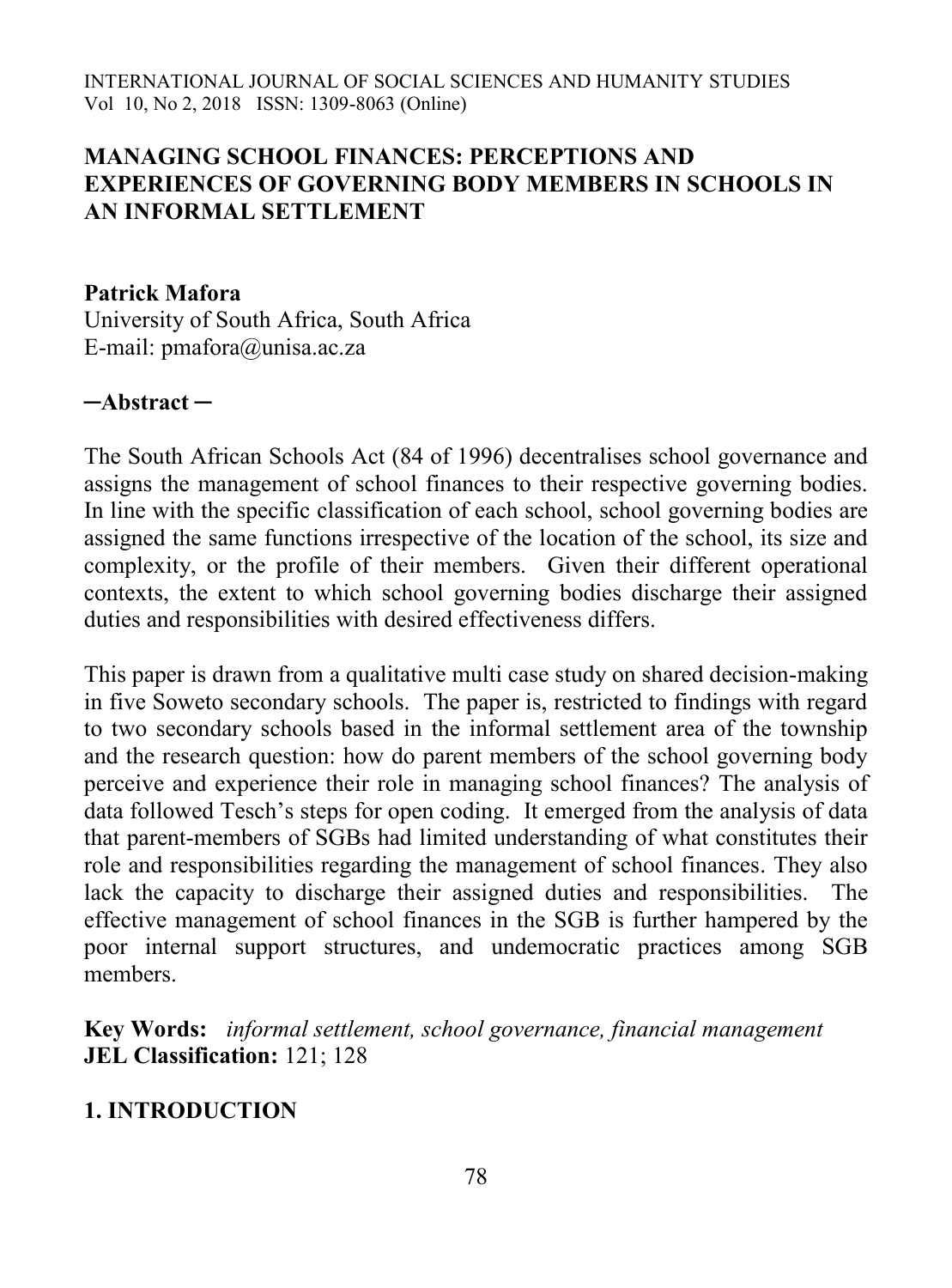Educational reform which came with the broader democratic changes in South Africa introduced decentralised school governance and the establishment of selfmanaging schools. The South African Schools Act, no 84 of 1996 (Republic of South Africa, 1996) required all public schools in the land to have democratically elected governing bodies in which learners, educators, non-teaching staff and school principals are represented. School governance was made more representative and democratic. It was hoped that broadening participation in school decision-making would benefit the school, its learners and the community (Mafora, 2013). A common view is that decisions tend to be acceptable and effective when they are made by people closer to the action (Leithwood et al, 2004). The reality, however, is that broadened participation in school governance has not always translated to benefits for the schools or their immediate communities. Members of the School Governing Body (SGB) bring different capacities, personal preferences and power bases to the discussion table. The extent to which these differences can be reconciled successfully in pursuit of the common good warrants investigation. This paper is restricted to the management of school finances as the focus of shared decision-making in the SGB. Specifically, the paper reports on findings of a narrowed-down study on experiences and perceptions of parent-members of the SGB regarding their role of managing school finances.

## **1.1. Context of the study**

The two secondary schools that are the subject of this paper are located in the informal settlement section of the township. Schools in these areas are generally held to be dysfunctional (Mangena, 2012, Mokonyane, 2011 & Pandor, 2006) and as characterised by, among other ills, violence, corporal punishment of learners, poor quality of teaching, low learner achievement, poor discipline of learners and teachers alike and, substance abuse (Mokonyane 2011, Gallie, Sayed & Williams, 1997). In addition to these internal challenges, school governors also have to formulate policies that may be undermined by the socio-economic milieu of the community. The majority of families in the informal settlement have working class low socio-economic backgrounds and low levels of adult education that may limit them from participating in various school initiatives. The communities grapple with problems of crime, unemployment, substance abuse, poor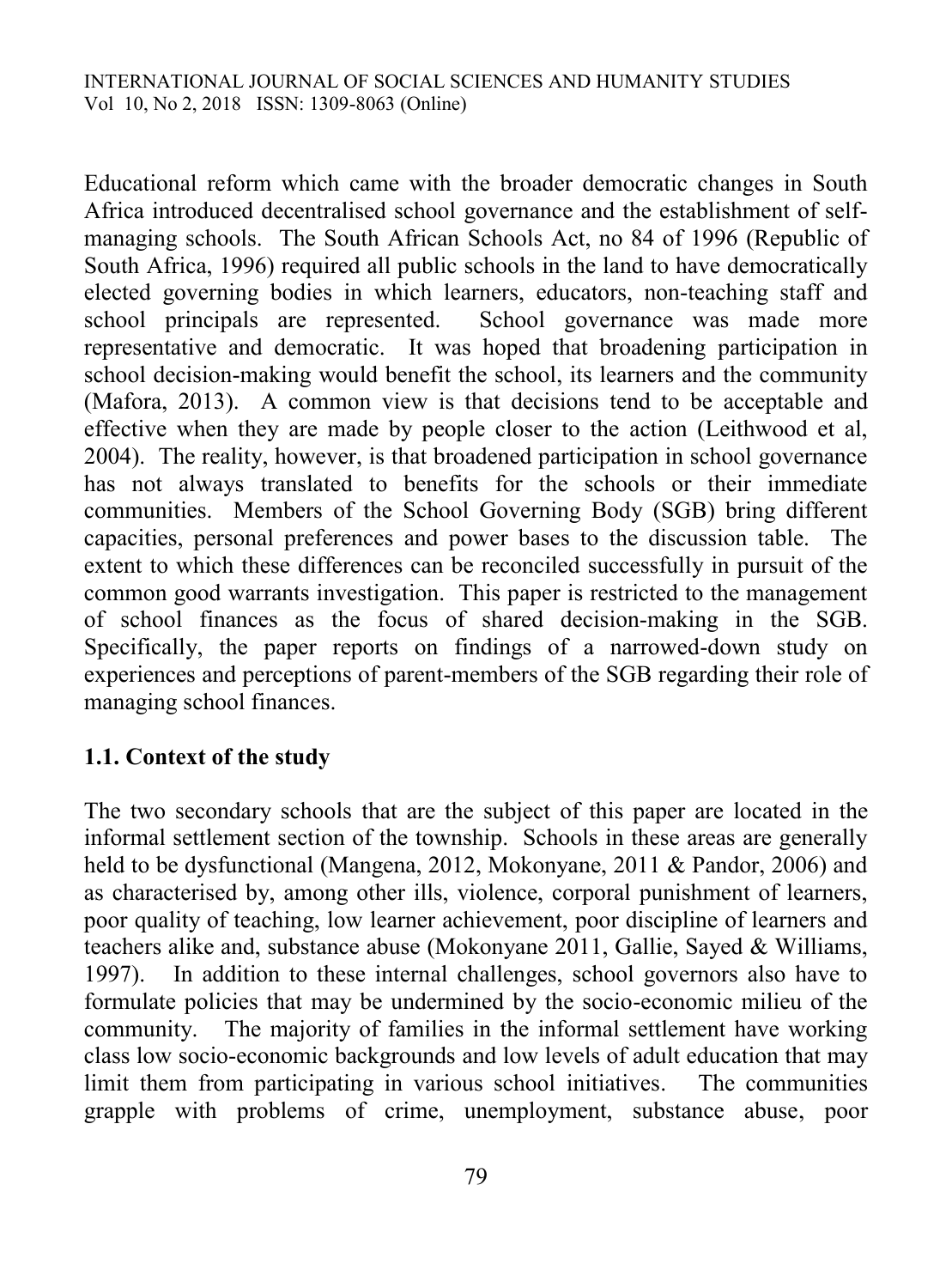infrastructure, health risks and fire hazards, (Wekesa, Steyn & Otieno, 2011, Richards, O'Leary & Mutsonziwa, 2007). In South Africa the conditions in informal settlements have been acknowledged by politicians and government ministers as unacceptable and warranting improvement (Mokonyane, 2011, Sisulu, 2004)

In terms of the Amended National Norms and Standards for School funding (2004) schools serving the poorest communities are declared "no fee paying schools". These schools do not charge learners school fees but receive their allocated funds directly from the Department of Basic Education. The two schools from which the data discussed in this paper were drawn are no-fee schools. These schools are also classified as Section 21 schools in terms of the Schools Act 84 of 1996 (hereafter SASA). These schools receive their allocation of funds from the Department of Basic Education and then administer the funds themselves as prescribed by the Head of Education of the Provincial Government (Bischoff & Thurlow, 2005). Section 21 schools are authorised to carry out the functions of maintaining the school property, purchasing learning support materials and equipment, paying for services and determining extramural activities. This requires that that the SGB, to whom the functions are entrusted, should clearly understand what each function entails and to be held accountable. The decisions which the SGB makes regarding school finances are not meant to be ends-in-themselves. Rather, they should culminate in school improvement as it is expected from decentralised school decisions (Marishane & Botha, 2004).

#### **1.2. Conceptual framework and related literature**

Deliberative discourse is the analytical framework selected for the purpose of examining how parent-members perceive and experience their role of managing finances in SGBs. The devolution of school decision-making to SGBs was meant to advance democracy, transform schools and make them more accountable. The shift from unilateral decision-making by school principals or government officials was intended to foster tolerance, rational discussion and collective decisionmaking inclusive of parents of learners receiving tuition in a particular school. The envisaged end is still heightened school effectiveness (Flynn, 2008) and the proliferation of democracy in schools, communities and the broader country (Mncube & Mafora, 2014).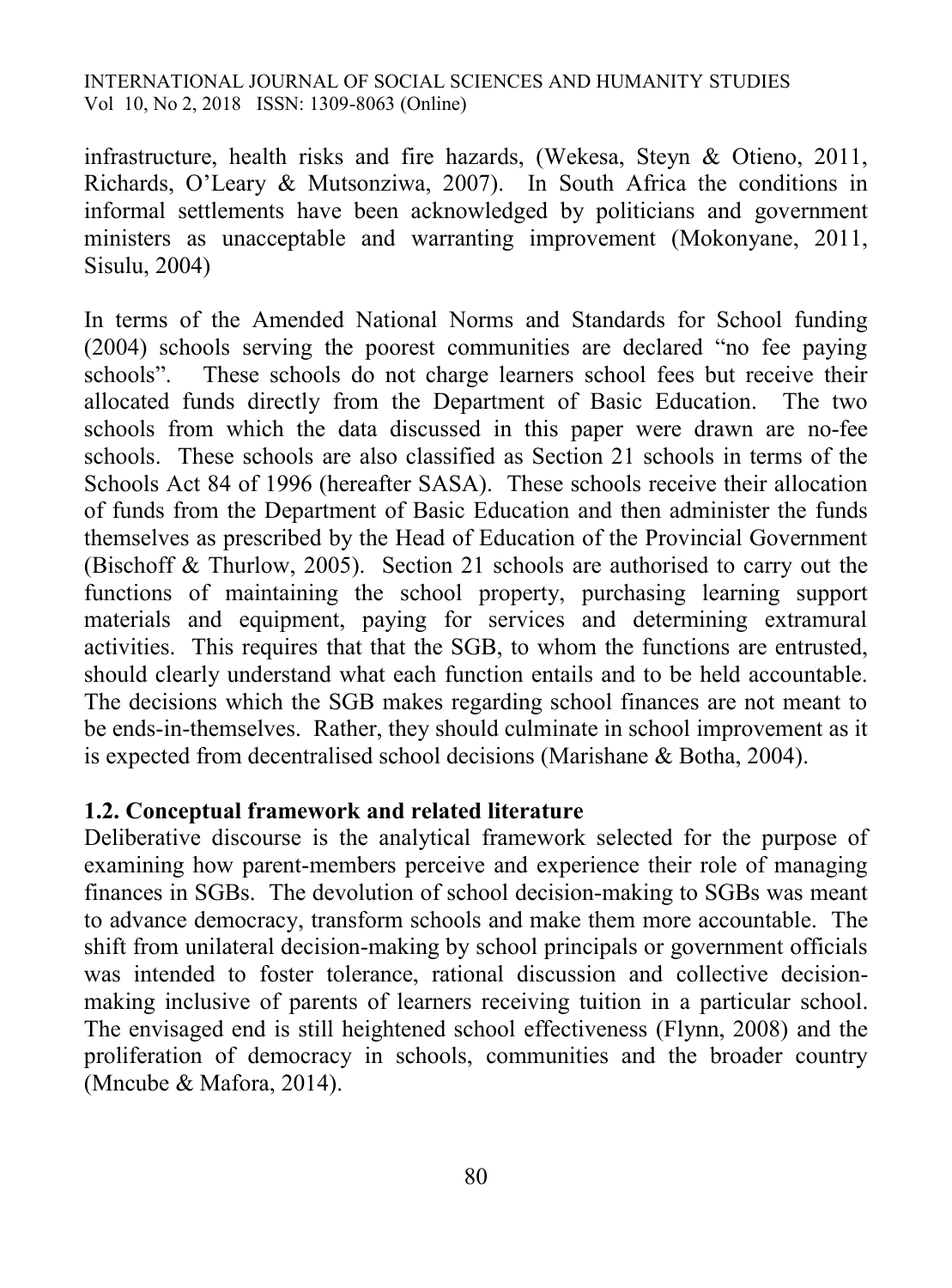I consider deliberative discourse relevant to the research question covered in this paper in that it resonates with the democratic ethos of SASA. The Act seeks to address past injustices in the education system and to promote the democratic transformation of society. This requires that the envisaged product of school governance structures, as well as the policies and processes employed as means to that end, should be democratic. Similarly, deliberative democracy requires that in spite of SGB members being drawn from different backgrounds, what should be emphasised is working towards a common goal, rather than the different views which members initially hold and bring to the proverbial discussion table. Mafora (2012) provides a detailed discussion of key attributes of deliberative discourse. My contention is that the following main elements of deliberative discourse should characterise the shared decision-making environment of the SGB:

- Decisions should be made on the basis of reasons that are acceptable to all members with all members being afforded equal opportunity to advance their arguments;
- Members should be willing to listen to, and be accountable to others who hold different views without making them feel their convictions are violated; and
- Decisions should be deemed legitimate if they emanate from, and are shaped by, the deliberations of people affected by those decisions.

If these elements are observed the decision-making environment in SGBs would come closer to reflecting what Adams and Waghid (2005) term the constitutive principles of deliberative democracy in South Africa: participation, community engagement, rationality, consensus, equality and freedom. Conversely, if any of these principles are flouted, then the SGB processes cannot be deemed to be truly democratic. Such practices would also be falling short of the Department of Education (1996) requirements that democratic governance structures should encourage tolerance, rational discussion and collective decision making. It would clearly, not be adequate in itself that members of the SGB are involved in making decisions about school finances. Rather, key questions which should always be answered should be: to what extend does the decision-making process constitute a deliberative discourse experience? And, to what extent does the decision-making exercise achieve desired results?

The functions of the SGB which are prescribed by the SASA evolve around policy formulation and overseeing its implementation. With regard to school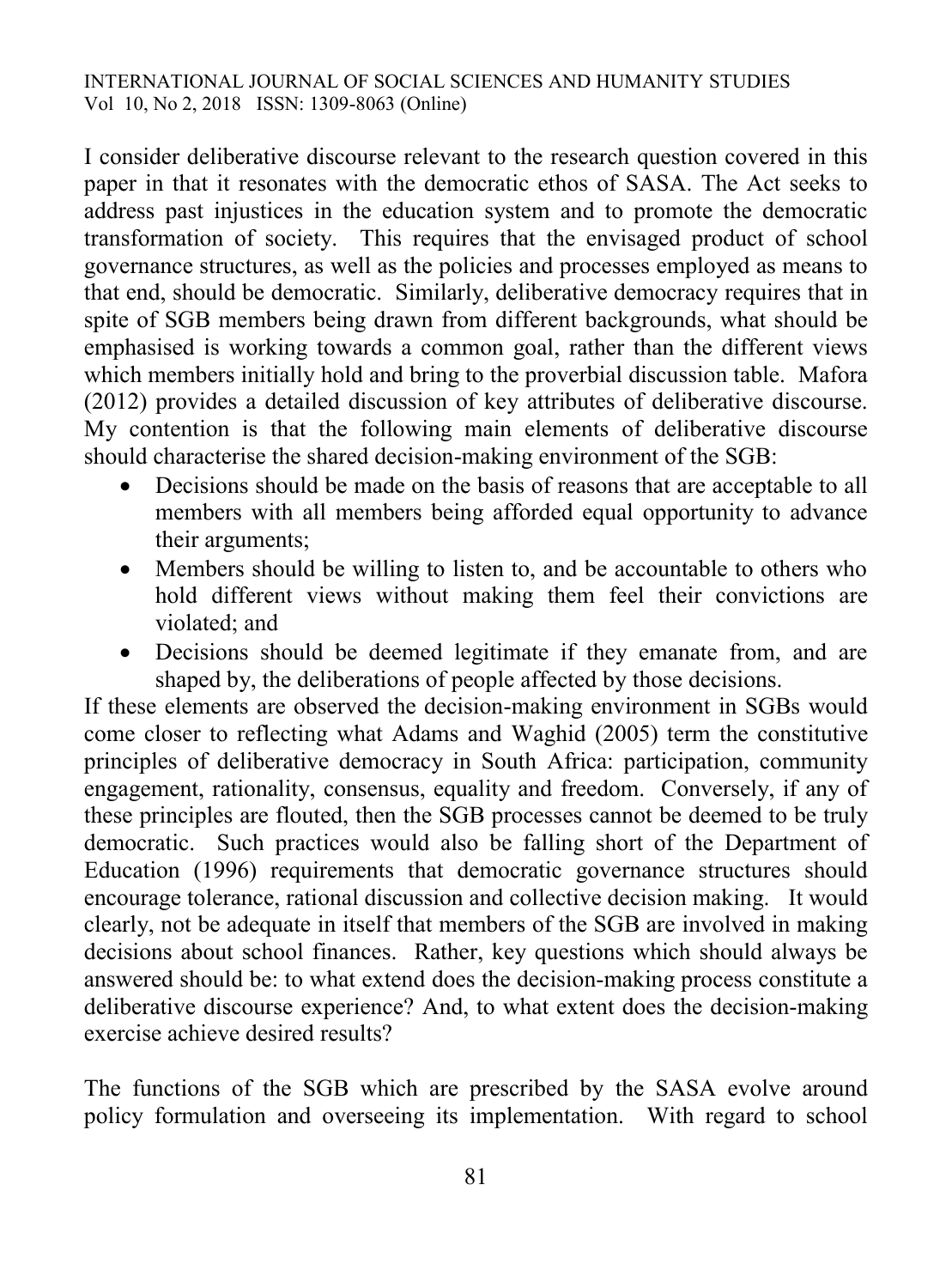finances, the SGB is responsible for establishing school fees, preparing an annual budget, administering school fees, keeping financial records, appointing an accountant and augmenting the resources of the school (Mestry, 2006). Because of their specialist nature, these functions require that those executing them should have some basic training if they are to be effective in discharging their responsibilities. However, the reality is that no basic training or specialized experience in any field is required for election to the SGB. It is assumed that once a person is elected to the SGB and they share the governance space with others, they somehow get to embrace the values of democratic co-existence and perform the tasks at hand unhindered. However, research suggests that SGB work is not necessarily a walk in the park. Rather, SGBs are often characterized by discrimination, marginalization, manipulation and a myriad of systemic barriers (Mafora, 2013, Mabovula, 2009, Mncube, 2009) that prevent them from serving their intended purpose, or performing to expected levels of efficiency and effectiveness.

### **2. RESEARCH METHODS**

This paper reports findings from a qualitative multi-site case study of Soweto secondary schools. The overarching aim of the study was to establish the manifestation of democracy and shared decision-making in the SGB as perceived and experienced by SGB members (Creswell, 2009). To this end, five secondary schools were selected purposefully from Soweto Township, which forms part of Johannesburg West-D12 Education district. From each school's current SGB the following members were purposively selected: the chairperson, the principal, two teachers, three learners and one professional support staff member. Three parent members of the current SGB, two teachers and two learners from previous SGBs were selected conveniently on the basis of their availability (Mafora, 2013). Separate school-based focus group interviews and follow-up individual interviews were held with each category of SGB members.

To align this paper to the Informal settlement sub-theme of the 2018 International Conference on Local Government, held on 13 – 14 April in Izmir, Turkey, it is restricted to data collected from parent members of school governing bodies in the two informal settlement schools. Interview transcript were reanalysed and follow up individual interviews were conducted in order to answer the question: *How do*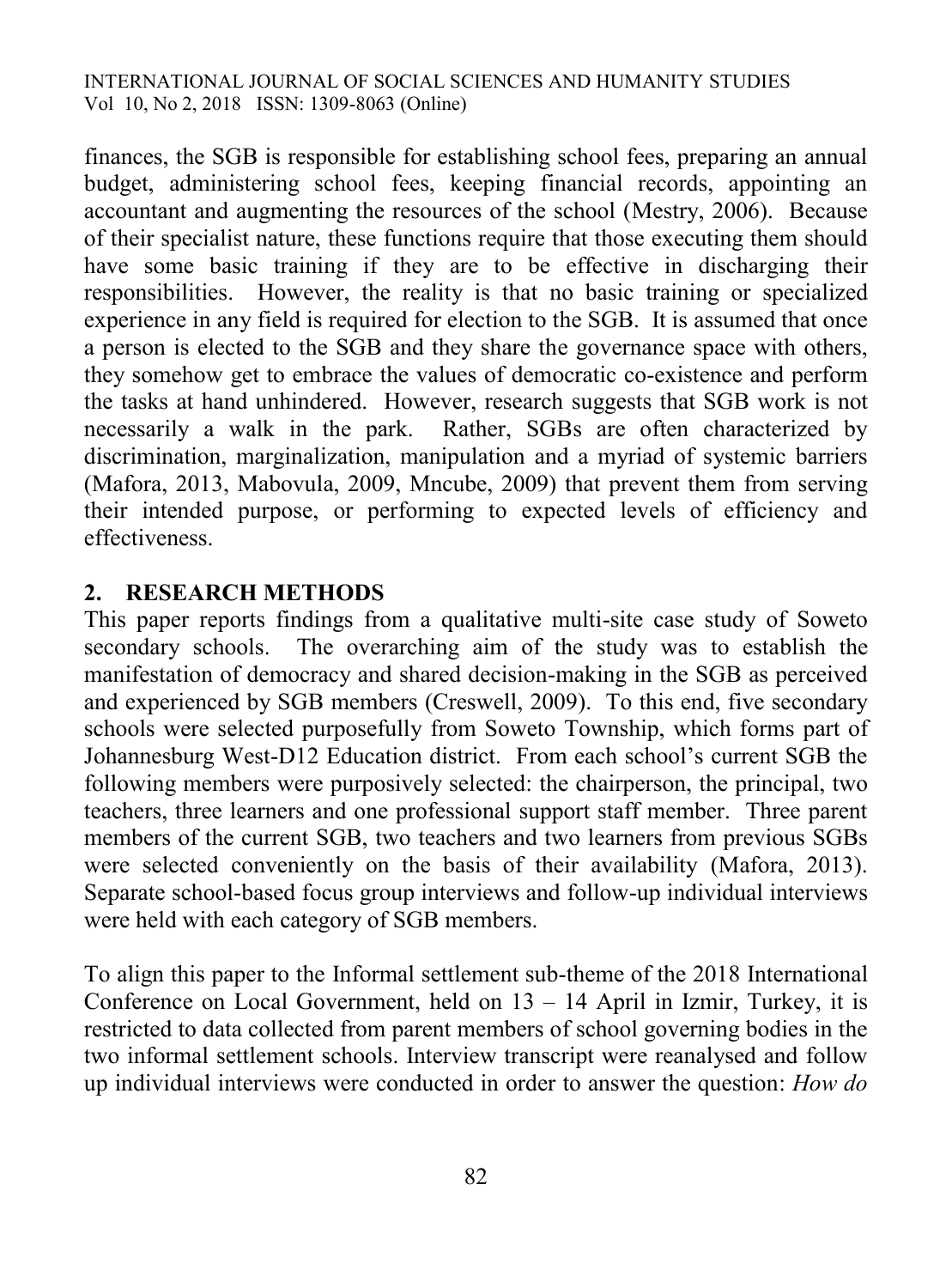*parent-members of school governing body in informal settlements perceive and experience their role of managing school finances?*

Consistent with the code of research ethics (Creswell, 2009) permission for the study was granted by the Gauteng Department of Education and principals of sampled schools. All participants gave informed consent to participate in the study and express permission to have the interviews audio-recoded. Participation in the study was kept open with the option for participants to withdraw at any point or not to answer questions they may find objectionable. The participants were guaranteed anonymity and confidentiality.

The audio-recorded interviews were transcribed verbatim and analysed following Tesch's steps for open coding (Creswell, 2007, 2008). Emergent themes and categories were given names related to the actual responses of the participants.

## **3. DISCUSSION OF FINDINGS**

## **3.1. Limited understanding of the SGB role of managing school finances**

Data analysis revealed that the majority of the participants did not fully comprehend what constitute the SGB function of managing school finances. This is consistent with findings from other studies (Ngobeni, 2015, Lekonyane & Maja, 2014). In the main, their responses suggest that they consider drawing an annual budget and raising funds as the main responsibilities of the SGB.

Consistent with the observation of Lekonyane and Maja (2014) the majority of interviewed parent-members of the SGB share the view that the principal and the SGB chairperson tend to make unilateral decisions about school funds and spend monies without involving other SGB members. Some of the comments made in this regard were:

*They just spend the money as they wish without telling us...*

*The problem is: sometimes the principal and the chairperson [of the SGB]. They just do their own thing because they want to eat the money*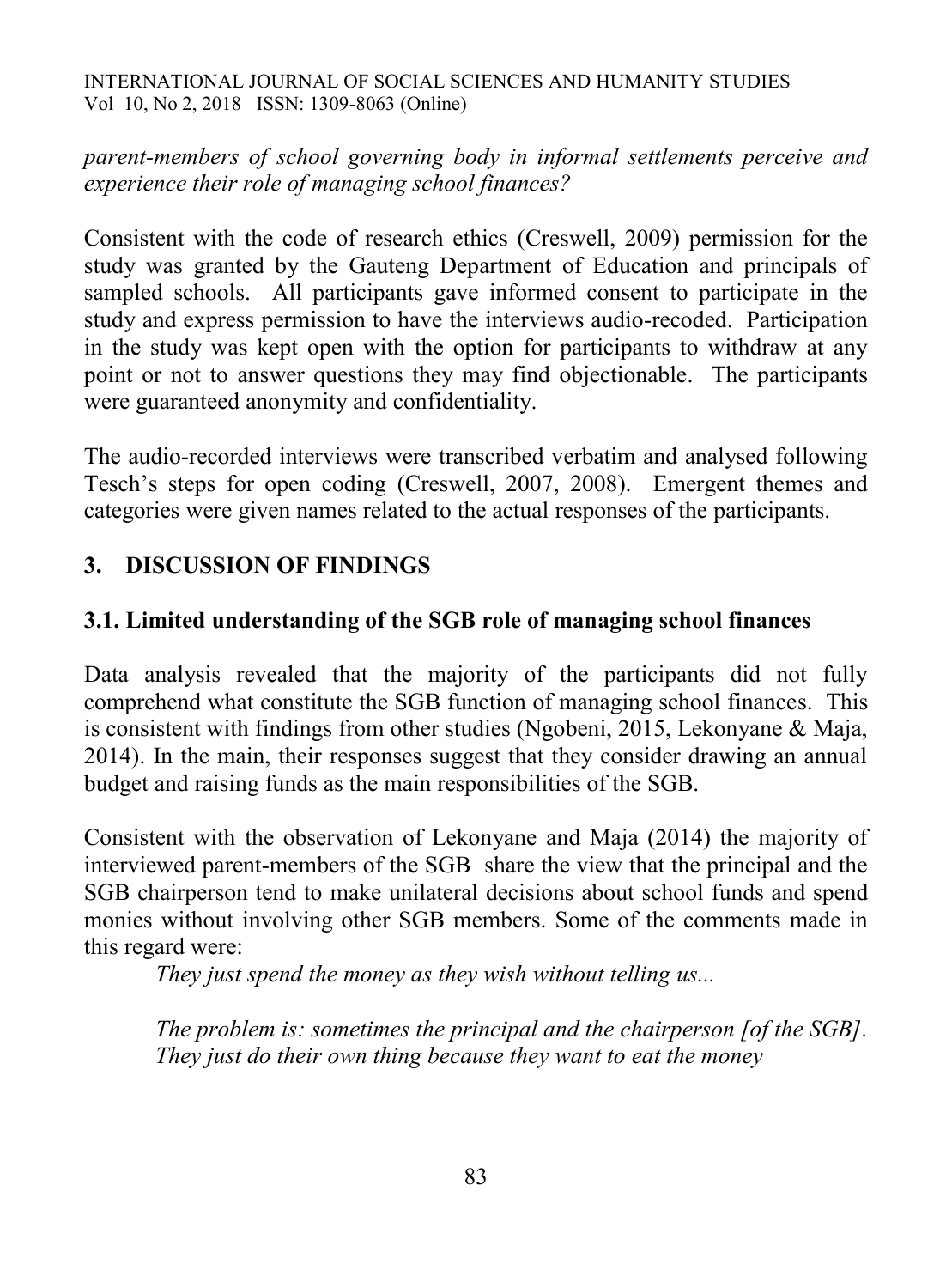When probed to establish what constitutes such unauthorised expenses it turned out that these participants referred to legitimate purchases of day-to-day consumables which are inevitable in the management of a school. This suggests that parents do not fully understand the difference between their governance function and the day-to-day management of the school which is the competence of the school principal. Similarly, they do not seem to appreciate that parents who are members of the school's Finance Committee, do not necessarily serve their own interests or that of the principal, but serve the broader SGB, whose subcommittee they serve.

All participants had strong views about the role of the SGB in controlling and administering the school's building and grounds as per section 20 1(g) of SASA. The participants argued that the buildings had to be maintained in usable form "*so that it would be easy to rent them out to raise funds'*. Parents also appreciated that buildings tend to cost the SGB more in maintenance if they are left to deteriorate. They could, however, not indicate specific steps which their SGBs were taking to keep the buildings properly maintained with a view of reducing maintenance costs. The sampled parents also failed to relate the proper maintenance of buildings to the learning and teaching project. They just referred to rentals.

The sampled parents did not consider monitoring of the school finances as captured in financial records to be an important function of the SGB. Their responses suggested that this function should be left to the principals who would then provide the SGB with a report. Even the appointment of auditors to examine SGB finances was viewed as the competence of the school principal. This suggested a very narrow view of the SGB's role in managing school finances.

### **3.2. Lack of appropriate capacity**

The analysis of data revealed that the majority of parents do not only have a limited understanding of their role of managing school finances. They also lacked the capacity to execute these functions. Consistent with other findings this study indicates that while parents perceive themselves as being passionate about running school finances they do not to have the requisite financial management skills to do so effectively (Ngobeni, 2015, Lekonyane & Maja, 2014, Mpolokeng, 2011,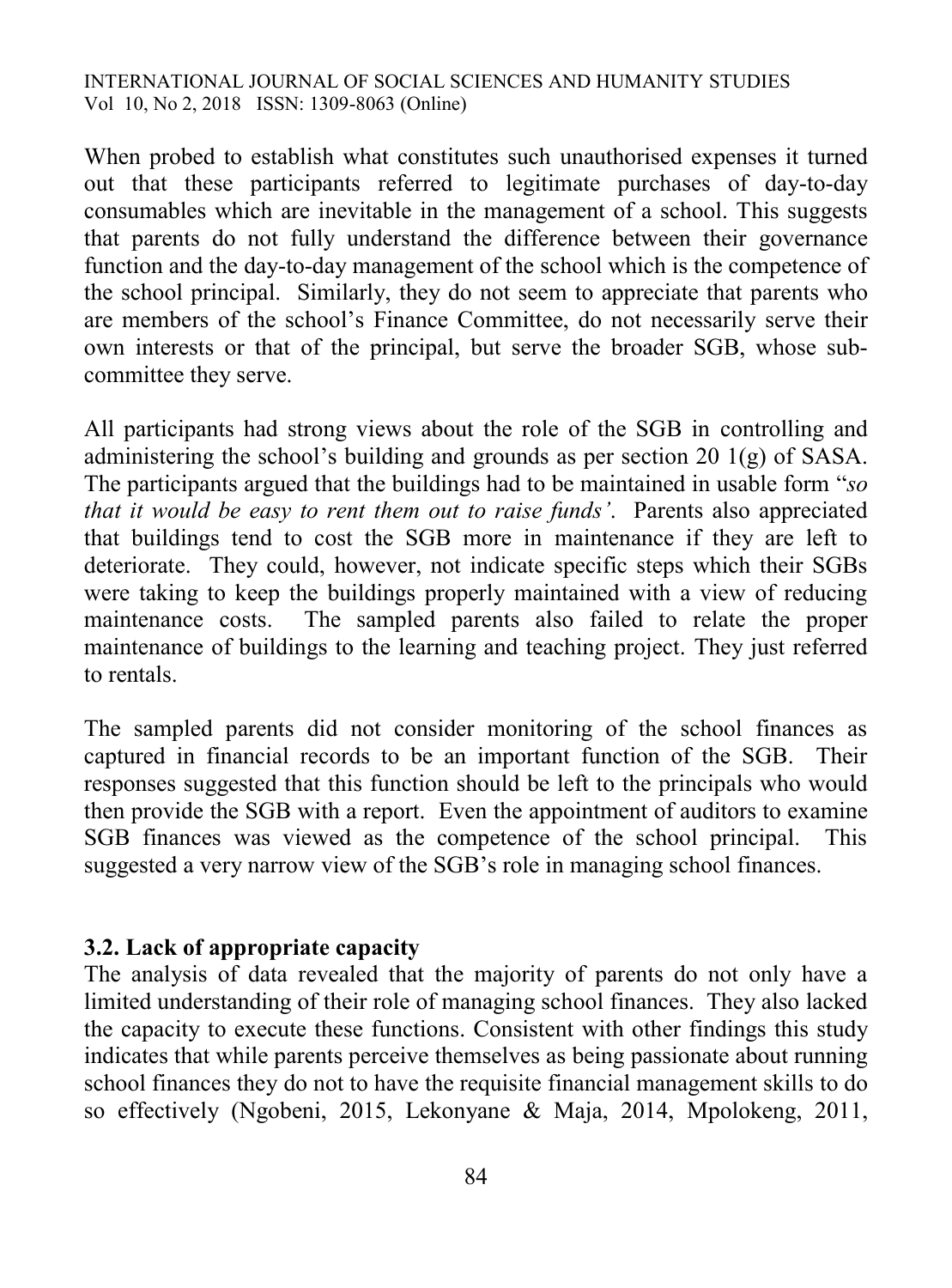Clarke, 2008). Interestingly, whereas all the sampled participants indicated that they regularly participated in formulating the school budget and raising funds, none could describe the standard procedures they followed to do so. The participants conceded to having difficulty in following the discussions around school finances because they do not understand the language used in financial documents.

All the sampled parents indicated that it was necessary for the principal to keep petty cash for minor transactions with local merchants and suppliers. However, only the two SGB chairpersons could explain why it was necessary to set the maximum threshold and how much it was. Similarly, it was only the two chairpersons who stated that they could check and tell if petty cash was used for intended purposes. The rest of the sampled parents merely expressed satisfaction that the chairpersons were checking the books and explaining the expenses with the principals in meetings. Except for the chairpersons, all participants indicated that they would not be in the position to check the books for compliance with standing policies and procedures, if they could be asked to do so. In fact, they all conceded that they did not know what to look for and which policies were applicable guidelines. They were uncertain if their schools had such policies.

Whereas all the sampled parents mentioned subjecting school finance books to auditors as evidence of the SGB's clean governance, some still expressed misgivings about whether the handling of finances was above board. In fact, some insinuated that the principals and SGB chairpersons had a way of misappropriating school funds and covering their tracks were made. Some comments made in this regard were:

*…I don't understand those books myself. I just believe what they tell us. But one can suspect if you see all the things the principal can afford it?*

*The chairperson used to struggle a lot. It all changed when he was elected. Now he spends more time at the school with the principal and he lives well…*

In themselves these utterances do not point to any funds being misappropriated. But, they are symptomatic of ignorance breeding mistrust. The speakers are merely suspicious because of their inability to comprehend financial statements. Such unfounded suspicions cannot be left unchecked as they may strain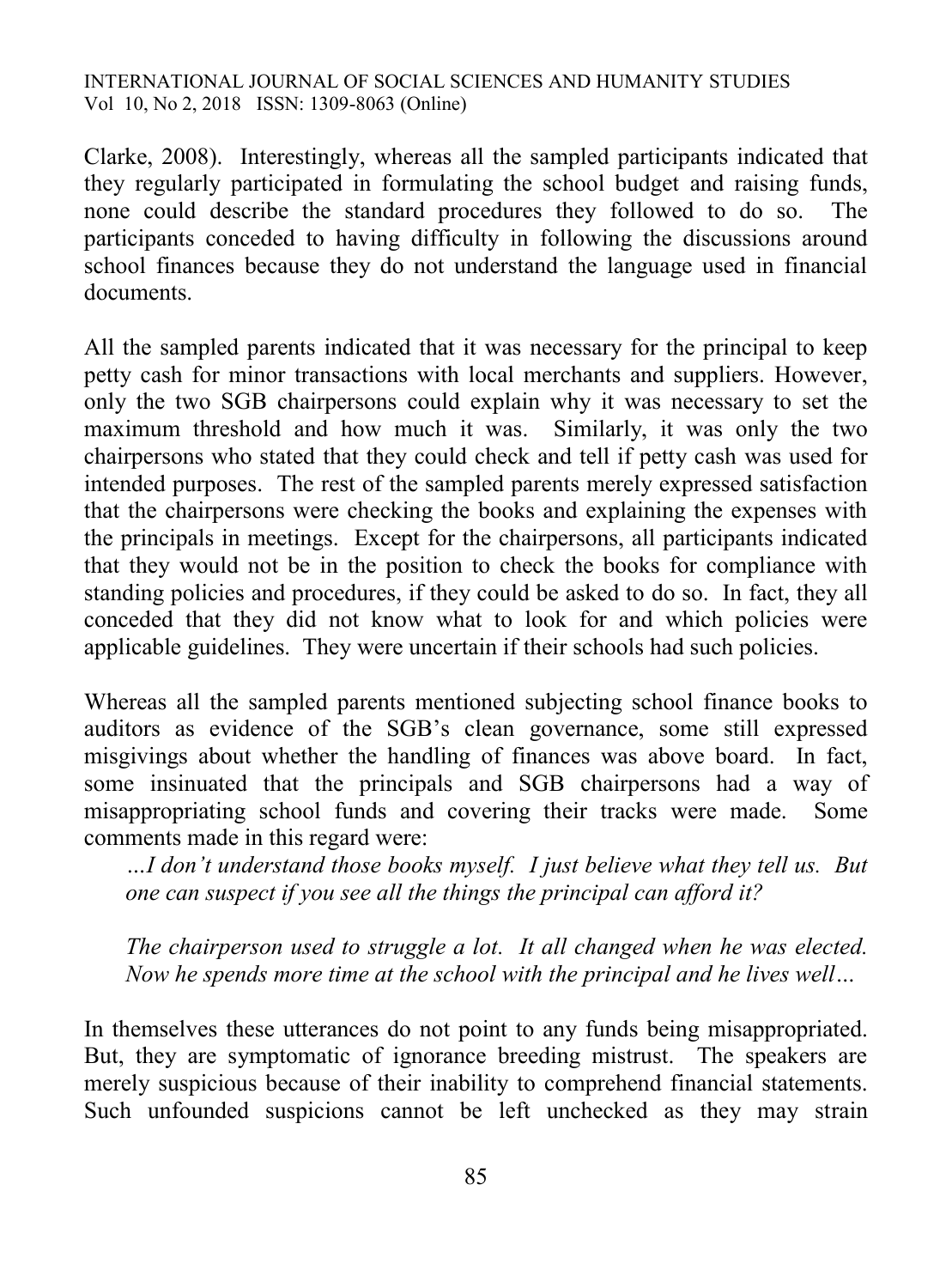relationships when they turn into slanderous statements as suggested by the comments quoted above.

### **3.3. Poor internal support structures**

None of the sampled parents indicated that they were elected to the SGB because of their known competence in managing school finances. They were, reportedly, elected because they were known to be hard-workers who were willing to serve their communities. Except for the chairpersons who confirmed that they could read financial statements and check them for compliance, all the sampled parents indicated that they were in need of continuous capacity building on school governance and the management of school finances. This need for capacity building was consistent with findings from other studies (Ngobeni, 2015, Lekonyane & Maja, 2014).

The sampled parents indicated that they only attended orientation workshops after being elected to the SGB. Such once-off workshops were provided by Education District officials. Reportedly, these workshops were short in duration and did not cover any single topic exhaustively. As such, they were deemed to be inadequate to enable those who participated to function as fully competent SGB members. Some comments in this regard were:

*Yes, we attended the workshops. Here and there we could understand. Somewhere we were getting lost…*

*The problem is that the workshops were short and they do not repeat them for those who understand slowly*

Although the sampled participants were quick to highlight the shortcomings of workshops provided by the Education District officials, none seemed to expect their own SGB to organise their development workshops for them. This suggests that SGB members have disturbing levels of helplessness regarding their capacity development needs. A noteworthy comment in this regard is:

*As the SGB we know ourselves. We know what we can do and what we cannot do well. But the chairman and the principal will never say: here is money let us get someone to teach us one, two, three which we do not know, so that we can improve.*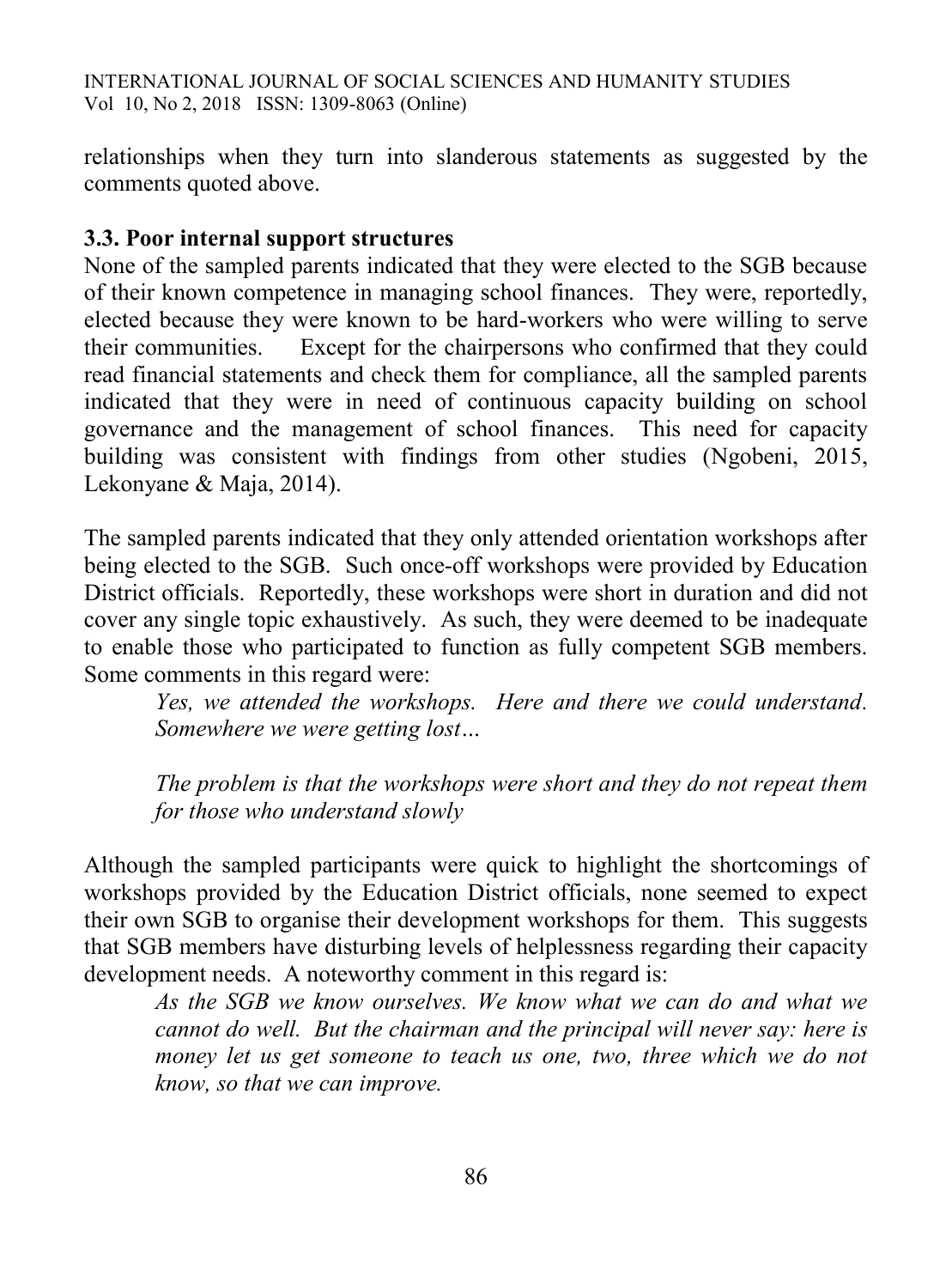## **3.4. Undemocratic practices among SGB members**

Interview data suggests that not all parents experience the decision-making process as entirely welcoming, harmonious or conducive to fruitful discussions. Some parents, albeit in the majority, expressed the view that the environment was completely hostile. Their contention is that not all members of the SGB enjoy equal protection in the meetings. While some parents are allowed to speak uninterrupted, some parents are consistently discouraged from speaking through giggles in-between their speech, interjections, or being openly howled at. This reportedly happens when a person's contribution was previously found to be out of whack with what was being discussed. Effectively, a point of disagreement results in a member losing the right to speak in future meetings. An informative comment in this regard was:

*I better keep quiet than allow them to laugh at me. If you speak and they do not agree with you. Or, let's say you make a mistake, they will always laugh when you say something again, as if they say the stupid one is speaking now. And, nobody stops them*.

Consistent with other findings (Adams & Waghid, 2005), the majority of the parents reported that it was common for the principal and the SGB chairperson to come to the meetings having made their decisions then seeking to manipulate the rest of the meeting to endorse their decision. Whenever that occurs, the SGB chairperson allows the principals an extended platform but gives other members limited or no time to speak. One of the principals reportedly justifies not listening to parent members by prefixing his remarks with expressions like:

"*it will not help to discussing this further*…" or "*since you will not understand if I explain let's not waste time…".* 

The majority of parents reported that discussions around finances were dominated by the principals and only a few parents. Ironically, the dominant group was reported not to have any known background in school finances. It was people who were reportedly close to the principal because of one reason or the other. Not only do such members dominate discussions, they reportedly also influenced decisions around logistics of meetings. They could, for instance, pressure the rest of the parents to hold meetings on dates and times that suit them or influence changes to agreed schedules of meetings.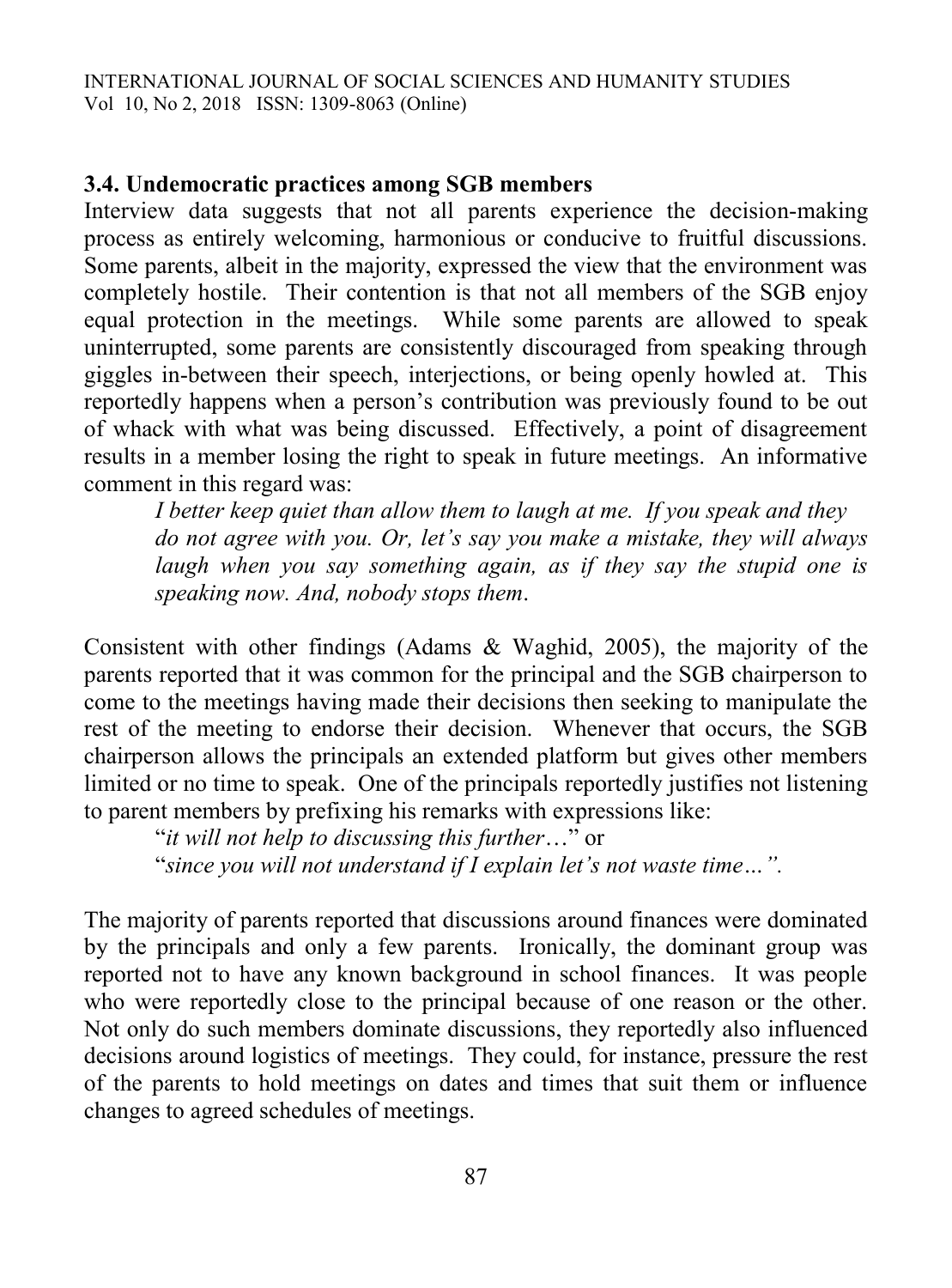Although all the sampled parents indicated that they have a working knowledge of English, they indicated that at times it was necessary that explanations should be given in African languages. Such explanations are not offered in alternative languages that are understood by all parents but the dominant group. This defeats the attempts to enhance comprehension through explanation. In such cases language becomes a barrier to participation in shared decision-making.

# **4. CONCLUSION**

This paper has contributed to the view that parent-members of SGBs in South Africa do not always experience the SGB decision-making environment as completely open and transparent. Findings point to parents feeling marginalised, manipulated and being left out of some key decisions. The majority of parents feel uncomfortable in executing their assigned roles of managing school finances. This is because they do not have any background in this specialised field of managing finances. Parents are also of the view that they do not get adequate development support from the SGB itself and from Education officials. SGB capacity building interventions provided by Education District officials are viewed as inadequate and not serving the intended purpose.

All SGB members should be provided with continuous capacity building on democratic school governance and the principles and values associated with deliberative discourse. In addition, SGB members should be trained on the legislated roles and responsibilities of the SGB which they are expected to execute. The training should be scheduled for immediately after SGB elections and at regular intervals during their tenure. The SGB operations should be subjected to regular monitoring and evaluation with a view of implementing corrective actions where deviations are noted. School principals should be discouraged from taking advantage of the capacity challenges of SGB members and usurping their decision-making powers. It needs to be emphasised that without SGB members who can make decisions, the letter and spirit of the South African Schools Act will remains elusive.

## **BIBLIOGRAPHY**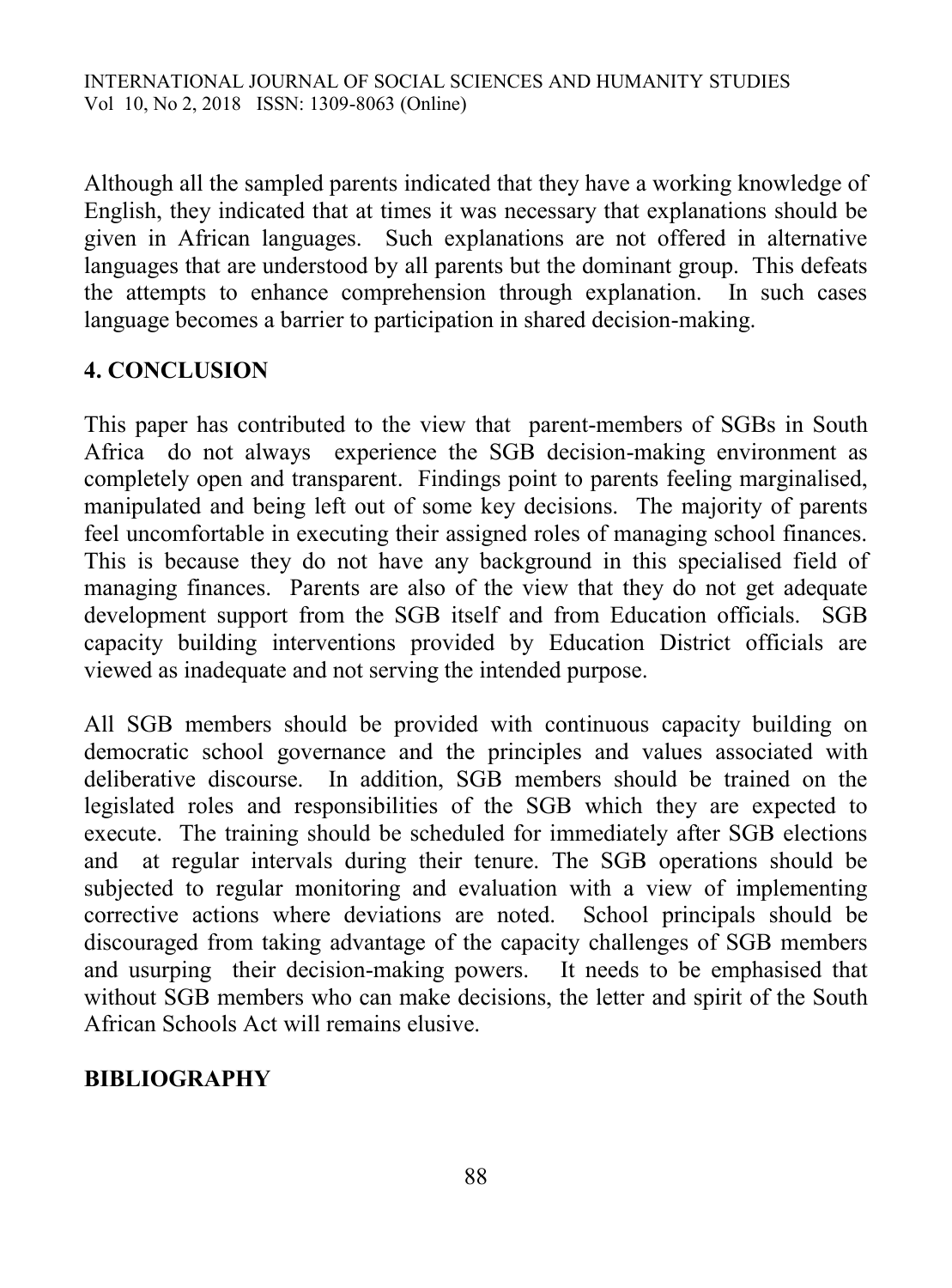Adams, F & Waghid, Y (2005), "In defence of deliberative democracy: Challenging less democratic school governing body practices", *South African Journal of Education*, Vol. 25, No. 1, pp. 25 – 33.

Bischoff, T & Thurlow M, (205), "Resources for schooling*"*, (in Anderson, L, Lumby J (eds). *Managing finance and external relations in South African schools*), Wakefield: Common Wealth Secretariat.

Clarke, A (2008), "*The handbook for school governors"*, Cape Town: Juta.

Cohen, L, Manion, L, & Morrison, K (2011), *Research Methods in Education*,  $(7<sup>th</sup>)$ Ed), New York: Routledge.

Creswell, J.W. (2007). Qualitative inquiry and research design: choosing among five approaches (2nd Ed), Thousand Oaks, CA: SAGE.

Creswell, J.W. (2008), "*Educational Research: Planning, conducting and evaluating qualitative and quantitative research*, New Jersey: Pearson Merrill-Prentice Hall.

Creswell, J.W. (2009), "*Research design: Qualitative, quantitative and mixedmethod approaches",* London: Sage.

Flynn, 2008, "*Public sector management*" London: Sage.

Gallie, M, Sayed, Y, Williams, H 1997, Transforming educational management in South Africa, Journal of Negro Education, Vol. 66, No. 4, pp. 460 – 467.

Lekonyane, B.C. & Maja, F.M. (2014) "Financial management of schools in the Ekurhuleni North District in Gauteng Province", *Proceedings of the AP14 Singapore Conference*, 1-3 August 2014, Paper ID: S486

Mabovula, N (2009), "Giving voice to the voiceless through deliberative democratic school governance" , *South African Journal of Education*, Vol. 29, No. 1, pp. 219 – 233.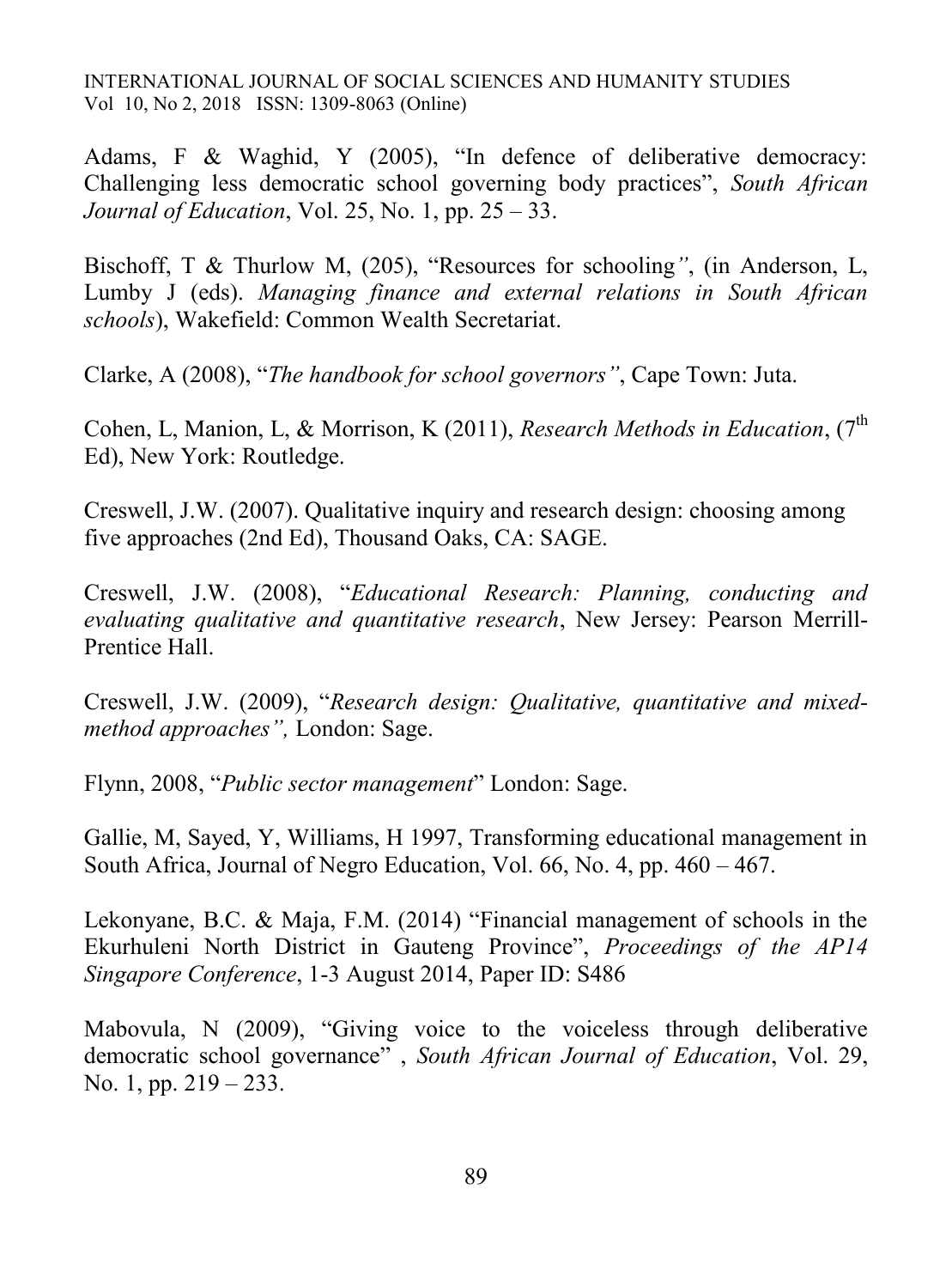Mafora, P (2012), "Shared decision-making in school governance: A case study of two Soweto secondary schools", *The International Journal of Learning,* Vol. 18, No. 6, pp. 97 – 107.

Mafora, P (2013), "Learners' and teachers' perceptions of principals' leadership in Soweto secondary schools: a social justice analysis", *South African Journal of Education*, Vol. 33, No. 3, [http://www.sajournalofeducation.co.za](http://www.sajournalofeducation.co.za/) [Accessed 3.4.2018]

Marishane, R.N & Botha, R.J. (2004), "Empowering school-based management through decentralised financial control, *Africa Education Review*, Vol. 1 No. 1, pp. 95 – 112.

Mestry, R (2006), "The functions of school governing bodies in managing school finances", *South African Journal of Education,* Vol. 24 No. 1, pp.27 – 38.

Mncube V.S. (2009), "The perceptions of parents of their role in democratic governance of schools in South Africa: Are they on board?" *South African Journal of Education*, Vol. 29, No. 1, pp. 83 – 103.

Mncube, V & Mafora, P (2014), "Devolution of power in South African education: Is democracy being served?", *International Journal of Education Sciences*, Vol. 7 No.1, pp. 109 – 117.

Mokonyane, N (2011), Address by the Premier at the Soweto Education summit, Johannesburg, 09 April 2011, [Http://www.polity.org.za/article/gp-mokonyane](http://www.polity.org.za/article/gp-mokonyane) [Accessed 7.2.2014]

Mpolokeng, T.E. (2011), "The effectiveness of financial management in schools in Lejweleputswa Education District", Unpublished MEd Dissertation, Bloemfontein: Central University of Technology.

Ngobeni, S.N. (2015), "Challenges of financial management in Mopani District schools, Limpopo Province", Unpublished MPA dissertation, Polokwane: University of Limpopo.